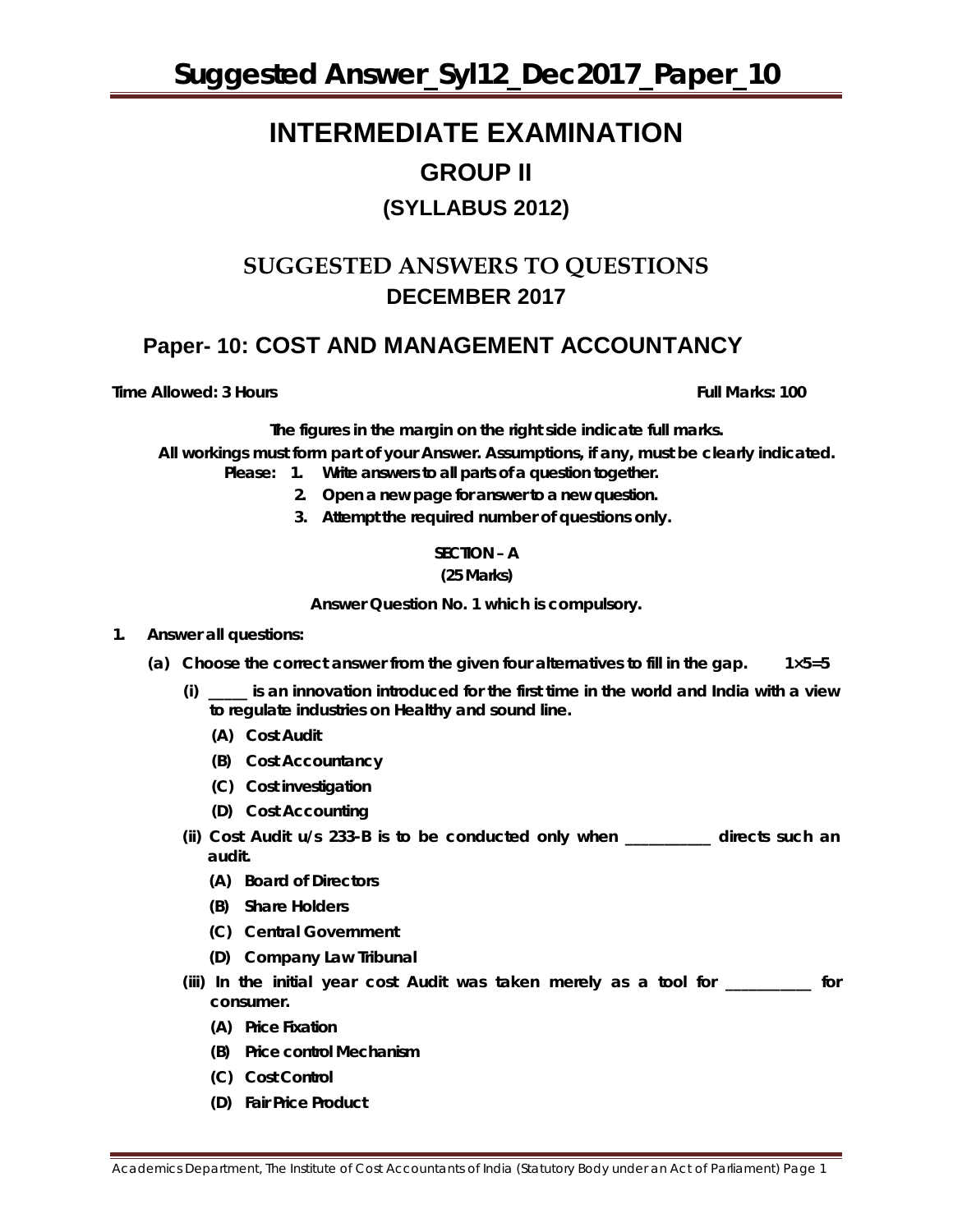- **(iv) \_\_\_\_\_\_\_ is to provide for any future decrease in price etc., so that the benefit may be passed on to the contractee.**
	- **(A) Reserve Clause**
	- **(B) Escalation Clause**
	- **(C) Contract clause**
	- **(D) Retrospective Clause**
- **(v) A system of accounting under which separate ledger are maintained for Cost and Financial Accounts is called \_\_\_\_\_\_\_\_\_\_\_\_.**
	- **(A) Integrated Accounting System**
	- **(B) Non- Integrated Accounting System**
	- **(C) Contra Entry System**
	- **(D) Double Entry System**

#### **(b) State whether the following statements are True or False: 1×5=5**

- **(i) The term Administered Price was introduced by Marshall.**
- **(ii) Out of Pocket Cost are very much relevant in a consideration of Price Fixation during Trade Recession.**
- **(iii) Contract Costing is often termed as a variant of the Job Costing System.**
- **(iv) Costing in a Transport Industry consist of determining the Marginal and Standard Cost of vehicle.**
- **(v) Throughput is the excess of Sales Value over the Total Cost.**

| (c) | Match Column 'A' with Column 'B' |                       |     | $1 \times 5 = 5$            |
|-----|----------------------------------|-----------------------|-----|-----------------------------|
|     |                                  | Column 'A'            |     | Column 'B'                  |
|     |                                  | <b>Sunk Cost</b>      |     | <b>Discretionary Cost</b>   |
|     | 2.                               | Managed Cost          | (B) | Marginal Cost               |
|     | 3.                               | <b>Shut Down Cost</b> |     | <b>Historical Cost</b>      |
|     | 4.                               | <b>Relevant Cost</b>  |     | <b>Fixed Cost</b>           |
|     | 5.                               | Variable Cost         |     | Cost for specific situation |

- **(d) (i) What types of health Services are covered under the Companies (Cost record and Audit) Rule 2014?**
	- **(ii) Which Rules govern maintenance of Cost Accounting Records and Cost Audit as per Section 148 of the Companies Act, 2013? 3+2=5**
- **(e) A company possesses two manufacturing plants, each of which can produce three products X, Y and Z from a common raw material. However, the proportions in which the products are produced are different in each plant and so are the plant's operating costs per hour. Data on production per hour and operating cost per hour, together with current orders on hand for each product are given below.**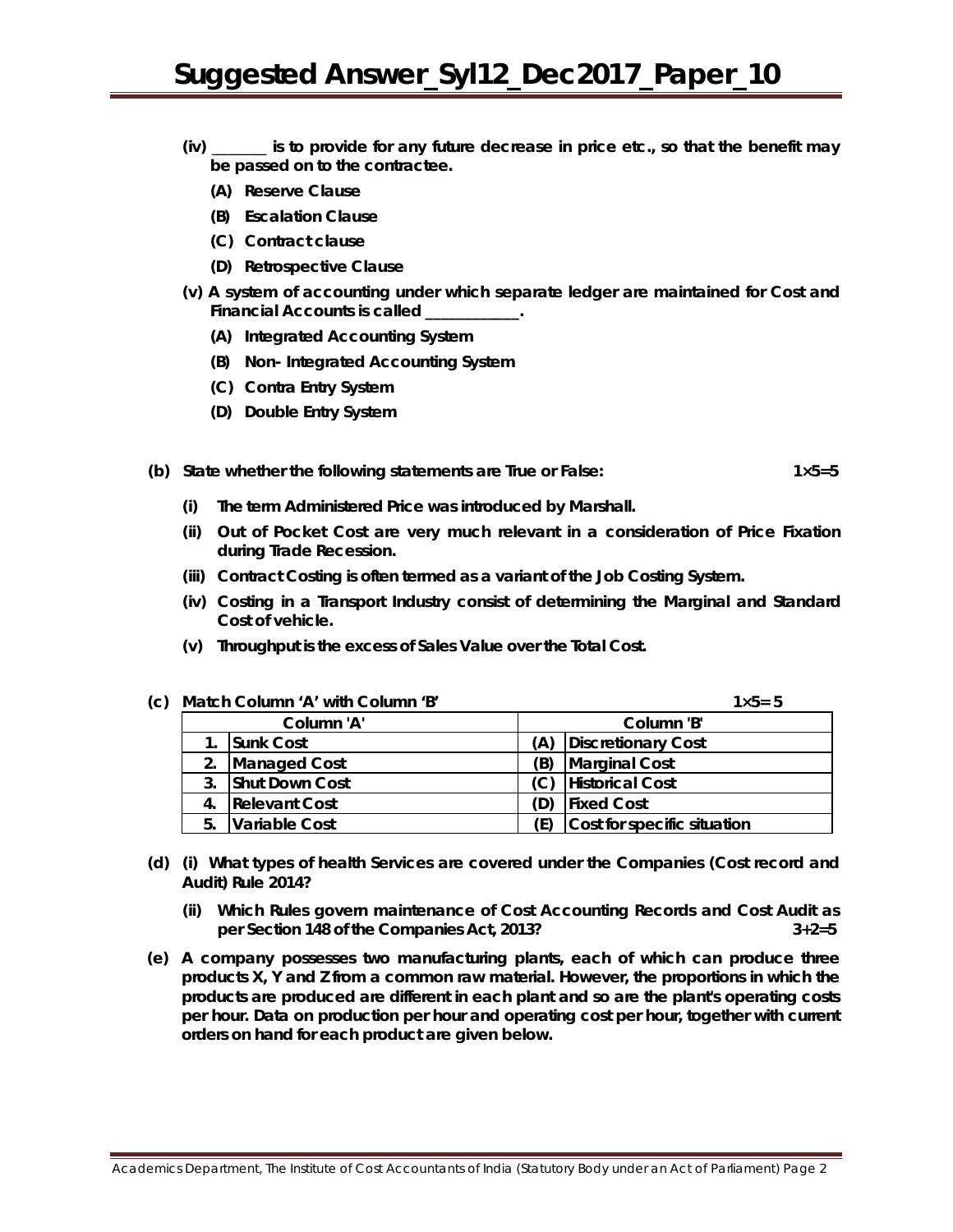| Product        |         |         |         | Operating cost per hour $\bar{z}$ |
|----------------|---------|---------|---------|-----------------------------------|
|                |         |         |         |                                   |
|                | (Units) | (Units) | (Units) |                                   |
| <b>Plant A</b> |         |         |         |                                   |
| <b>Plant B</b> |         |         |         | 10                                |
| Orders on hand | 50      | 24      | 60      |                                   |

**You are required to formulate the LPP model with the given data. You are** *not to* **solve the LPP problem. 5**

# **Answer: 1 (a)**

- (i) (A) Cost Audit
- (ii) (C) Central Government
- (iii) (B) Price Control Mechanism
- (iv) (B) Escalation Clause
- (v) (B) Non- Integrated Accounting System

#### **Answer: 1 (b)**

- (i) False (Keynes)
- (ii) True.
- (iii) True
- (iv) False (Operating Cost)
- (v) False (Total Variable Cost)

#### **Answer: 1 (c)**

| Column 'A'       |                      |    | Column 'B'                  |  |  |
|------------------|----------------------|----|-----------------------------|--|--|
| <b>Sunk Cost</b> |                      |    | <b>Historical Cost</b>      |  |  |
|                  | Management Cost      | A) | Discretionary Cost          |  |  |
|                  | Shut Down Cost       |    | <b>Fixed Cost</b>           |  |  |
|                  | <b>Relevant Cost</b> |    | Cost for specific situation |  |  |
| 5.               | Variable Cost        | Έ) | Marginal cost               |  |  |

#### **Answer: 1 (d)**

(i) The Companies (Cost Records and Audit) Rules covers "**Health services, namely functioning as or running hospitals, diagnostic centres, clinical centres or test laboratories".**

Any Company engaged in providing Health services through functioning as or running hospitals, diagnostic centres, clinical centres, test laboratories, physiotherapy centres and post-operative/ treatment centres are covered within the ambit of the Companies (Cost Records and Audit) Rules 2014. Further, companies running hospitals exclusively for its own employees are excluded from the ambit of these Rules, provided however, if such hospitals are providing health services to outsiders also in addition to its own employees on chargeable basis, then such hospitals are covered within the ambit of these Rules.

It is clarified that companies engaged in running of Beauty parlours / Beauty treatment are not covered under these Rules.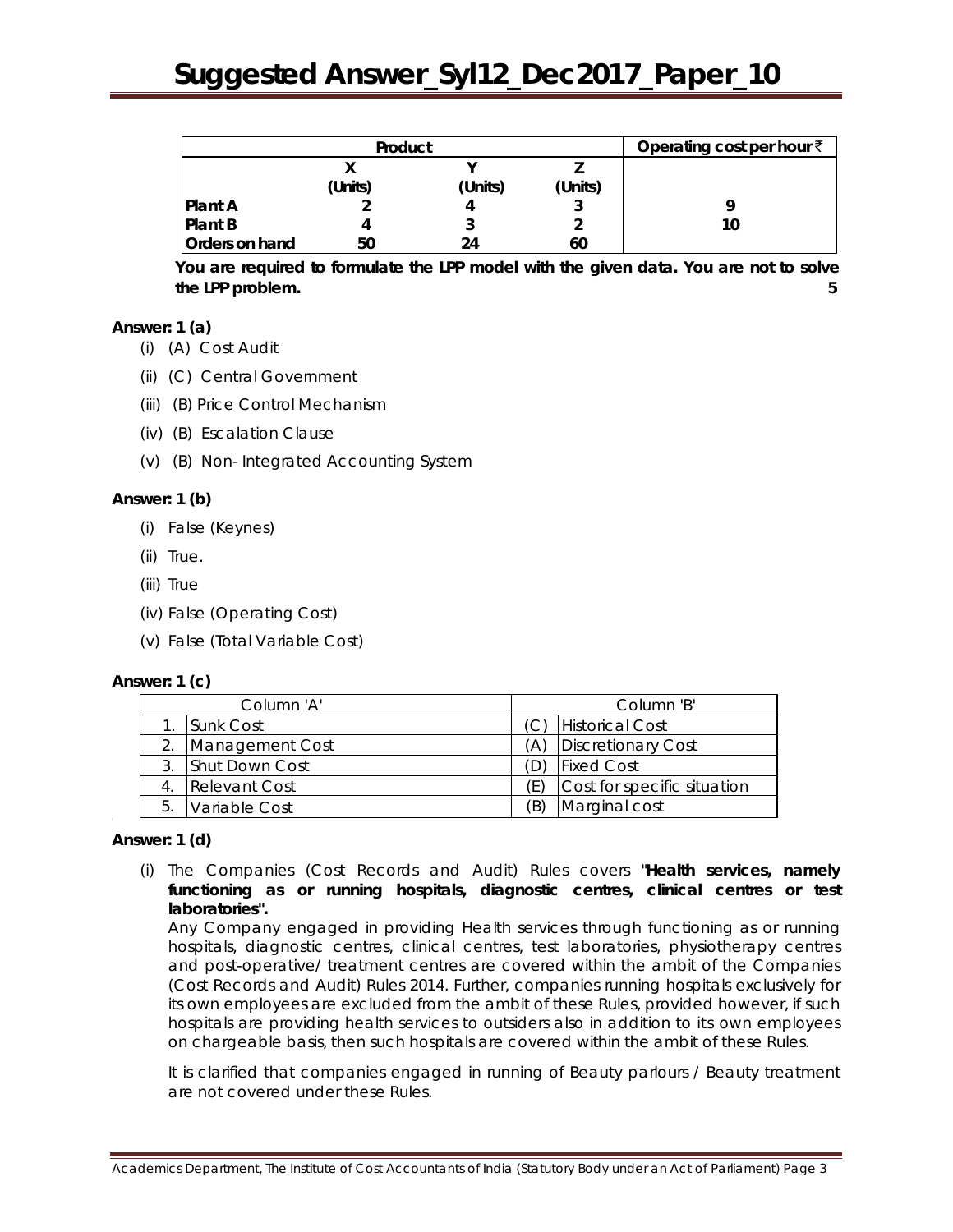(ii) The Central Government issued Companies (Cost Records and Audit) Rules, 2014 On June 30 2014. Subsequently, it issued Companies (Cost Records and Audit) Amendment Rules, 2014 on 31st December, 2014. The Amendment Rules has introduced certain changes to the original Rules issued on 30th June, 2014. The Companies (Cost Records and Audit) Rules read with the Amendment Rules, 2014 are now applicable and governs the maintenance of cost accounting records and cost audit as per Section 148 of the Companies Act, 2013.

#### **Answer: 1 (e)**

Let a be the no. of hours of plant A in use. Let β be the no. of hours of plant B in use.

Objective Function: Min Z = 9a + 10 β

Subject to constraints:

2α + 4 β ≥ 50

4α + 3 β ≥ 24

 $3a + 2 β ≥ 60$ 

α, β ≥ 0 (Non-negativity factor)

#### **SECTION – B**

**(Cost and Management Accounting — Methods & Techniques of Cost Records & Cost Audit) Answer** *any three* **questions. 17× 3=51**

**2. (a) Ambuja Enterprises is currently working at 50% capacity and produces 10,000 units. At the current operating level, the product costs** `**180 per unit and is sold at** ` **200 per unit. The cost of** `**180 is made up as follows:**

| Material                 | 100            |
|--------------------------|----------------|
| Wages                    | 30             |
| <b>Factory overheads</b> | 30 (40% Fixed) |
| Administrative overheads | 20 (50% Fixed) |

**At 60% working, raw material cost increases by 2% and the selling price falls by 2%. At 80% working, raw material cost increases by 5% and the selling price falls by 5%. Prepare a Marginal Cost Statement showing the estimated profit of the business when it is operated at 60% and 80% capacity.**

**(b) In a purely competitive market, 10,000 pocket transistors can be manufactured and sold and a certain profit can be generated. It is estimated that 2,000 pocket transistors need to be manufactured and sold in a monopoly market to earn the same profit. Profit under both the conditions is targeted at** ` **2,00,000. The variable cost per transistor is** `**100 and the total fixed cost is** `**37,000.**

**You are required to find out the unit selling price both under monopoly and competitive situations.** 9+(4+4) = 17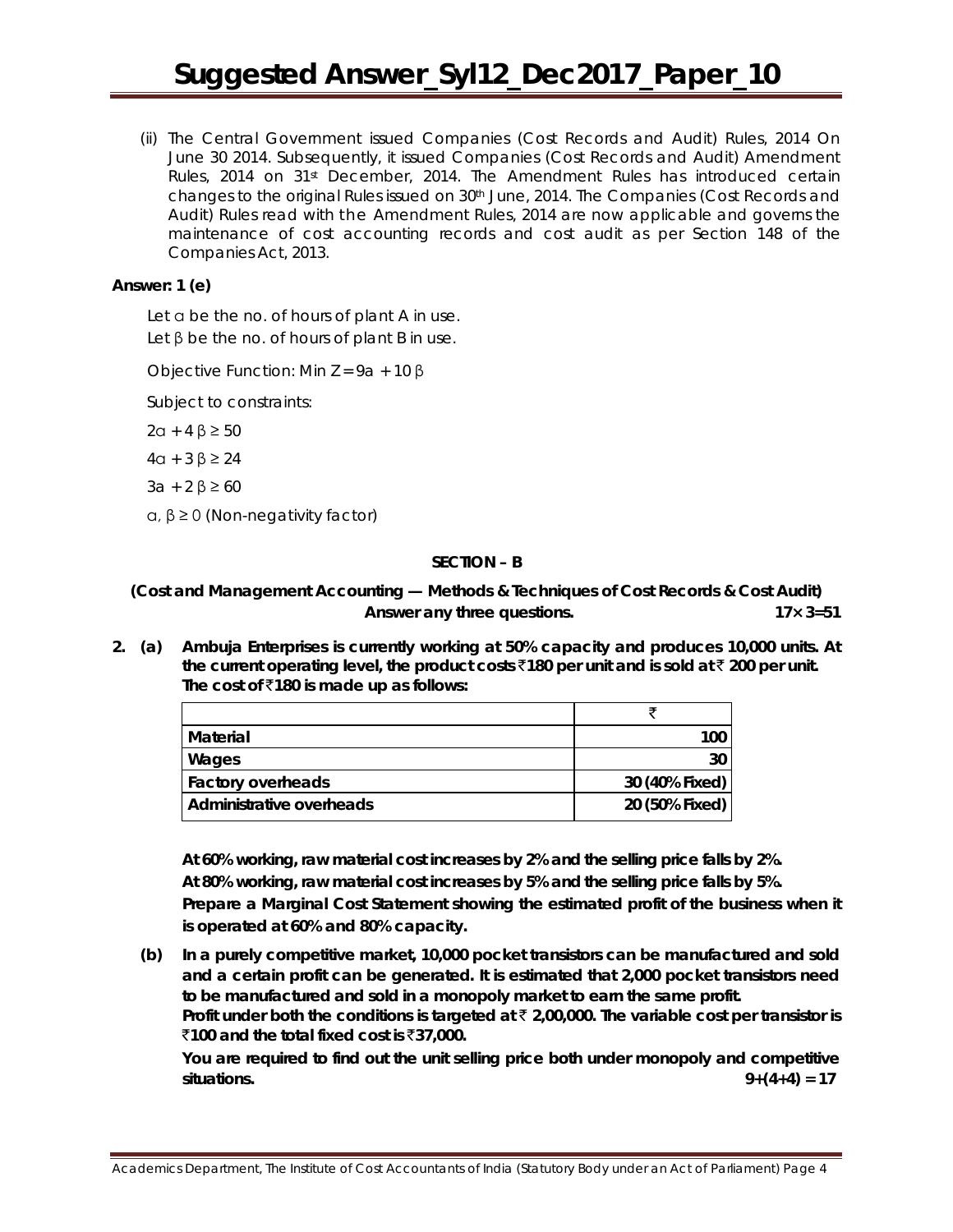# **Answer: 2 (a)**

# **Statement of Marginal Cost**

|                            | 50% Capacity    | 60% Capacity                      | 80% Capacity                      |  |
|----------------------------|-----------------|-----------------------------------|-----------------------------------|--|
|                            | 10,000 units    | 12,000 units                      | 16,000 units                      |  |
|                            | ₹               | ₹                                 | ₹                                 |  |
| <b>Materials</b>           | 10,00,000       | 12,24,000                         | 16,80,000                         |  |
| Wages                      | 3,00,000        | 3,60,000                          | 4,80,000                          |  |
| Variable Overheads         |                 |                                   |                                   |  |
| Factory                    | 1,80,000        | 2,16,000                          | 2,88,000                          |  |
| Administration             | 1,00,000        | 1,20,000                          | 1,60,000                          |  |
| <b>Total Marginal cost</b> | 15,80,000       | 19,20,000                         | 26,08,000                         |  |
| Sales                      | 20,00,000       | 23,52,000                         | 30,40,000                         |  |
|                            | (10,000 × ₹200) | $(12,000 \times \overline{5}196)$ | $(16,000 \times \overline{5}190)$ |  |
| <b>Total Contribution</b>  | 4,20,000        | 4,32,000                          | 4,32,000                          |  |
| Less: Fixed Cost           | 2,20,000        | 2,20,000                          | 2,20,000                          |  |
| Profit                     | 2,00,000        | 2,12,000                          | 2,12,000                          |  |

# **Answer: 2 (b)**

# Under Monopolistic Conditions:

Suppose X is the selling price per unit

| $\therefore$ sale         | $= 2.000 X$                |
|---------------------------|----------------------------|
| Variable cost             | = 2,000 × ₹100 = ₹2,00,000 |
| <b>Fixed Cost</b>         | $= ₹37,000$                |
| <b>Desired Profit</b>     | $= ₹2.00.000$              |
| Or $2,000$ X $- 2,00,000$ | $= 37,000 + 2,00,000$      |
| Or $X = 4,37,000/2,000$   | = ₹218.50 per unit         |
|                           |                            |

# Under Competitive Conditions:

Suppose Y is the selling price per unit

| ∴ sale                    | $= 10,000$ Y                        |
|---------------------------|-------------------------------------|
| Variable cost             | = 10,000 $\times$ ₹100 = ₹10,00,000 |
| <b>Fixed Cost</b>         | $= ₹37,000$                         |
| Desired Profit            | $= ₹2.00.000$                       |
| Or 10,000 Y - 10,00,000   | $= 37,000 + 2,00,000$               |
| Or $Y = 12,37,000/10,000$ | $=$ ₹123.70 per unit (Ans.)         |

# **3. (a) Draw up a Flexible Budget for overhead expenses on the basis of the following data and determine the overhead rates at 70%, 80% and 90%.**

| <b>Plant Capacity</b>    | At 80% Capacity |
|--------------------------|-----------------|
| Variable Overheads:      |                 |
| Indirect labour          | 12,000          |
| Stores, including spares | 4,000           |
| Semi Variable Overheads: |                 |

Academics Department, The Institute of Cost Accountants of India (Statutory Body under an Act of Parliament) Page 5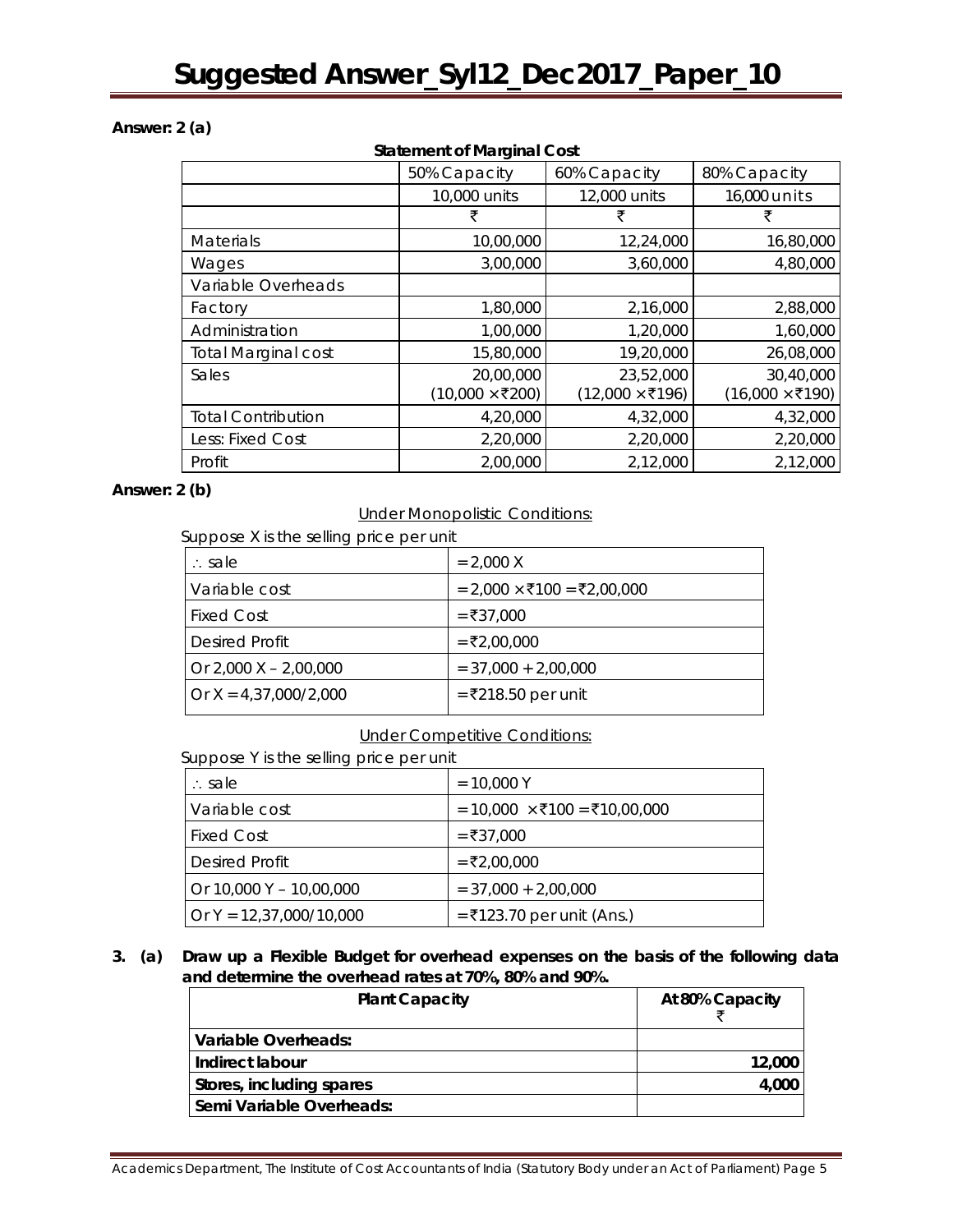| Power (30% - Fixed; 70% - Variable)   | 20,000   |
|---------------------------------------|----------|
| Repairs (60% - Fixed; 40% - Variable) | 2,000    |
| <b>Fixed Overheads:</b>               |          |
| Depreciation                          | 11,000   |
| Insurance                             | 3,000    |
| <b>Salaries</b>                       | 10,000   |
| <b>Total Overheads</b>                | 62,000   |
| <b>Estimated Direct Labour Hours</b>  | 1,24,000 |

**(b) The standard costs of a certain chemical mixture is as follows:**

**40% Material A at** `**200 per ton 60% Material B at** `**300 per ton A standard loss of 10% is expected in production. During a period, they used— 90 tons of Material A at the cost of** `**180 per ton 110 tons of Material B at the cost of** ` **340 per ton The output is 182 tons of good production.**

**Calculate and present Material Yield Variance, Material Mix Variance, Material Price Variance and the Material Cost Variance. 7+10=17**

#### **Answer: 3 (a)**

Flexible Budget at Different capacities and Determination of Overhead rates.

| Particulars                                          | 70% $(\bar{\bar{\tau}})$              | 80% $(\overline{\mathbf{z}})$ | 90% $(\bar{\tau})$                  |
|------------------------------------------------------|---------------------------------------|-------------------------------|-------------------------------------|
| (A) Variable<br>Overheads:                           |                                       |                               |                                     |
| Indirect Labour                                      | 10,500                                | 12,000                        | 13,500                              |
| Stores including<br>spares                           | 3,500                                 | 4,000                         | 4,500                               |
| Total(A)                                             | 14,000                                | 16,000                        | 18,000                              |
| (B) Semi-Variable<br>Overheads                       |                                       |                               |                                     |
| Power (See Note)                                     | 18,250                                | 20,000                        | 21,750                              |
| Repairs (See Note)                                   | 1,900                                 | 2,000                         | 2,100                               |
| Total (B)                                            | 20,150                                | 22,000                        | 23,850                              |
| (C) Fixed overheads:                                 |                                       |                               |                                     |
| Depreciation                                         | 11,000                                | 11,000                        | 11,000                              |
| Insurance                                            | 3,000                                 | 3,000                         | 3,000                               |
| Salaries                                             | 10,000                                | 10,000                        | 10,000                              |
| Total $(C)$                                          | 24,000                                | 24,000                        | 24,000                              |
| Grand Total<br>$(A+B+C)$                             | 58,150                                | 62,000                        | 65,850                              |
| Labour Hours                                         | 1,08,500<br>$(1, 24, 000 \times 7/8)$ | 1,24,000                      | 1,39,500<br>$(1,24,000 \times 9/8)$ |
| Overhead rate, per<br>hour $(\overline{\mathbf{z}})$ | 58,150/1,08,500<br>$= 0.536$          | 62,000/1,24,000<br>$= 0.50$   | 65,850/1,39,500<br>$= 0.472$        |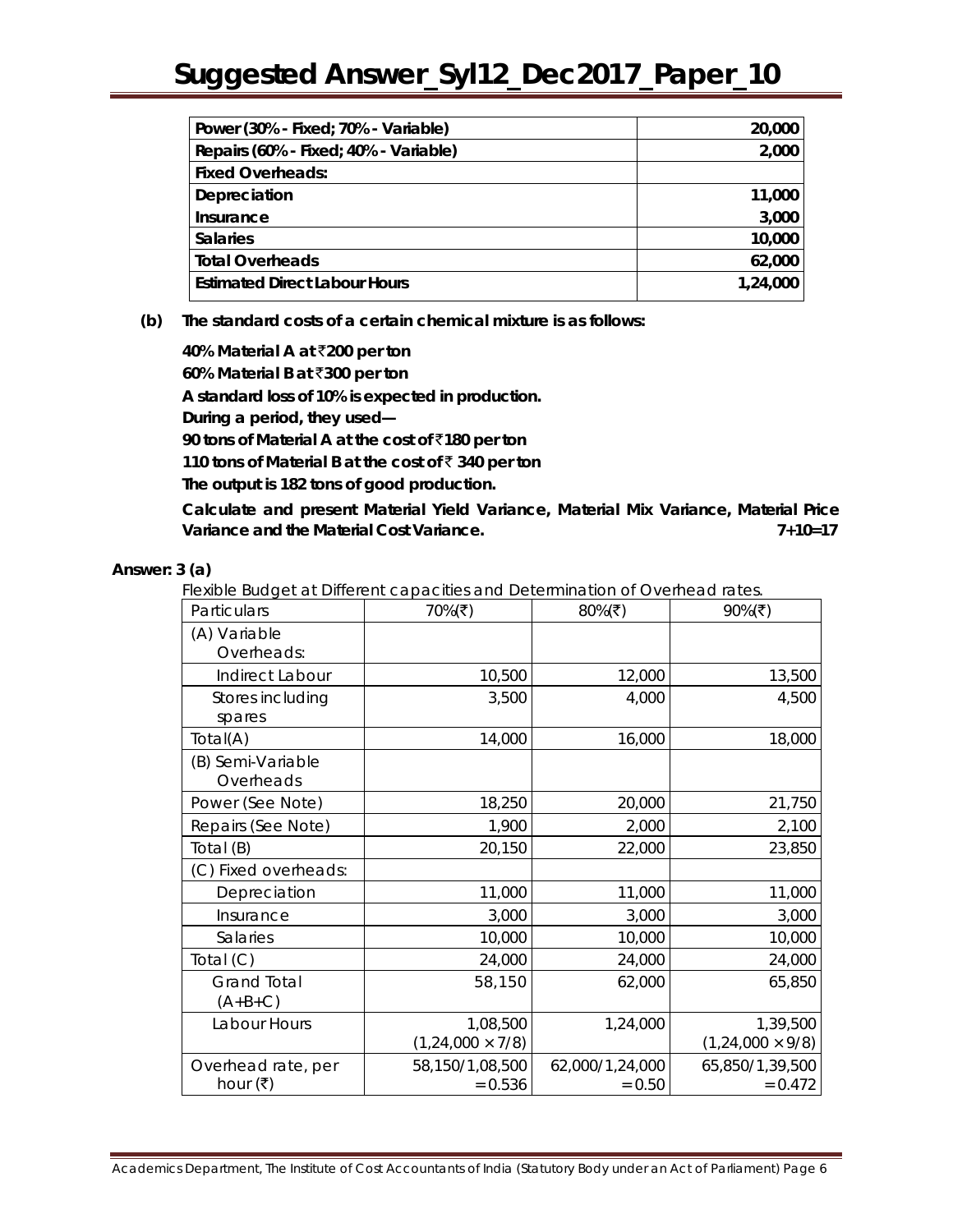Semi – Variable Overheads:

#### Working Notes:

|          | <u> Seriji – Valiable Overrieaus.</u> |                                |  |  |  |
|----------|---------------------------------------|--------------------------------|--|--|--|
|          | 70%                                   | 90%                            |  |  |  |
| Power    |                                       |                                |  |  |  |
| Variable | $(14,000 \times 7/8) = 12,250$        | $(14,000 \times 9/8) = 15,750$ |  |  |  |
| Fixed    | 6,000                                 | 6,000                          |  |  |  |
| Total    | 18,250                                | 21,750                         |  |  |  |
| Repairs: |                                       |                                |  |  |  |
| Variable | $(800 \times 7/8) = 700$              | $(800 \times 9/8) = 900$       |  |  |  |
| Fixed    | 1,200                                 | 1,200                          |  |  |  |
| Total    | 1,900                                 | 2,100                          |  |  |  |

# **Answer: 3 (b)**

#### **Analysis of given data:**

| Material   | Standard data |       |        | Actual data |       |        |
|------------|---------------|-------|--------|-------------|-------|--------|
|            | Quantity      | Price | Value  | Quantity    | Price | Value  |
|            |               | (₹)   | (₹)    |             | (₹)   | (₹)    |
| Α          | 80            | 200   | 16,000 | 90          | 180   | 16,200 |
| B          | 120           | 300   | 36,000 | 110         | 340   | 37,400 |
|            | 200           |       | 52,000 | 200         |       | 53,600 |
| Less: Loss | 20            |       |        | 18          |       |        |
|            | 180           |       | 52,000 | 182         |       | 53,600 |

#### **Computation of required values:**

| Material | SQSP (1) $\bar{z}$           | RSQSP(2) | AQSP (3) $\bar{z}$        | AQAP(4) |
|----------|------------------------------|----------|---------------------------|---------|
| Α        | $80.88 \times 200 = 16,176$  | 16,000   | $90 \times 200 = 18,000$  | 16,200  |
| B        | $121.33 \times 300 = 36,400$ | 36,000   | $110 \times 300 = 33,000$ | 37,400  |
|          | 52,576                       | 52,000   | 51,000                    | 63,600  |

# **Computation of SQ:**

 $SO = (RSQ for that product/RSQ for all product) \times AO for that product$ 

For A =  $(80/180) \times 182 = 80.88$  units.

For B =  $(120/180) \times 182 = 121.33$  units

Where

- (1) SQSP = Standard Cost of Standard Material =  $\overline{5}52,576$
- (2) RSQSP = Revised Standard Cost of Material =  $\overline{5}52,000$
- (3) AQSP= Standard Cost of Actual Material =  $\overline{5}51,000$
- (4)  $AQAP = Actual Cost of Material$  =  $\overline{53,600}$

# **Computation of required variances:**

- a. Material Yield Variance = (1) (2) = ₹576 (F) (₹52,576 ₹ 52,000)
- b. Material Mix Variance =  $(2) (3) = ₹1,000$  (F) (₹52,000 ₹51,000)
- c. Material Usage Variance = (1)-(3) = ₹1,576(F)(₹52,576 ₹51,000)
- d. Material Price Variance = (3) (4) = ₹ 2,600 (A) (₹ 51,000 ₹53,600)
- e. Material Cost Variance = (1) (4) = ₹ 1,024 (A) (₹52,576 ₹ 53,600)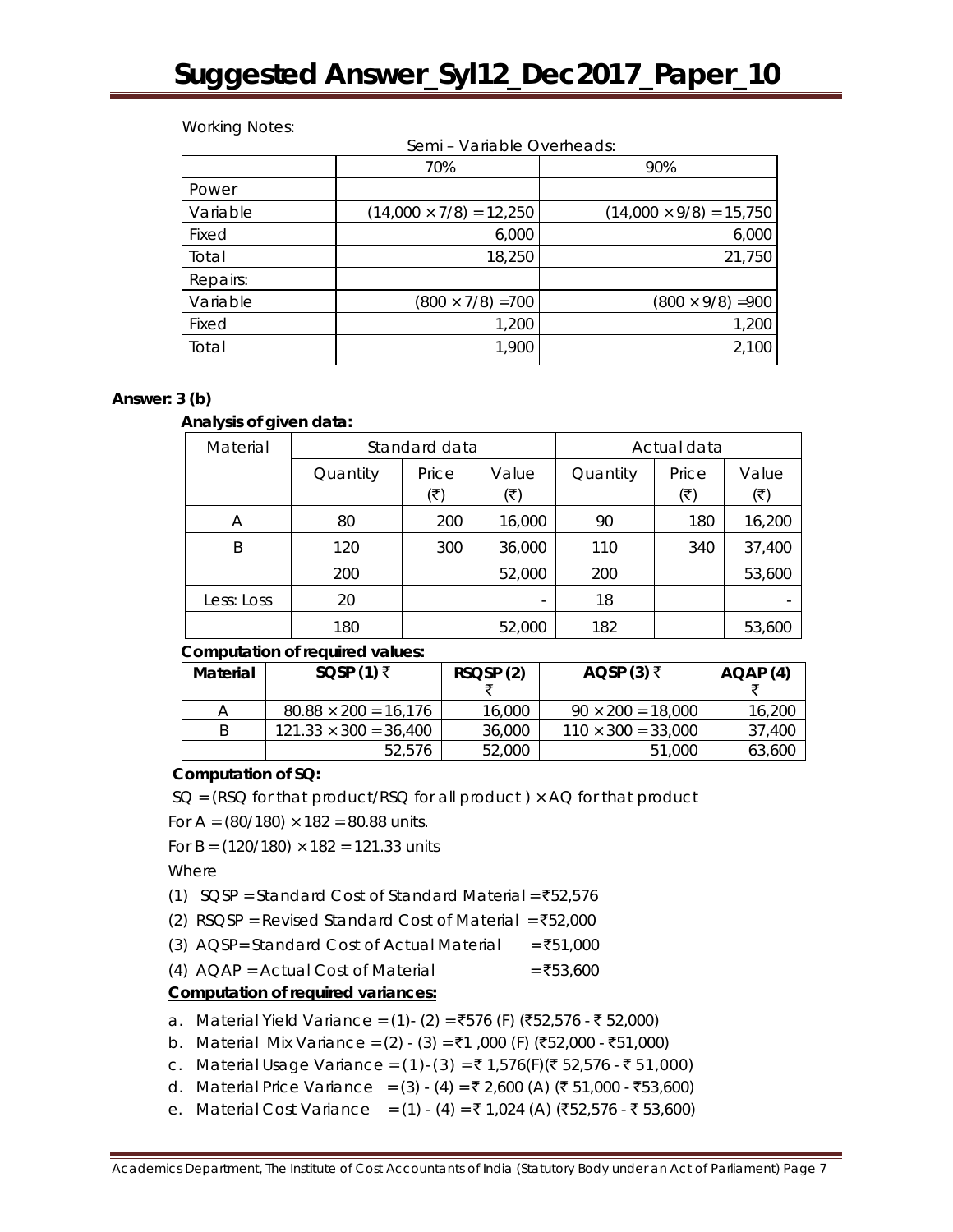**4. (a) The management of MJK Limited considers that product Beta, one of its three main lines, is not as profitable as the other two. The selling prices and costs of these products are as follows:**

| Product     | <b>Selling Price</b> | <b>Direct Material</b> | Direct Labour |         |         |
|-------------|----------------------|------------------------|---------------|---------|---------|
|             |                      |                        | Dept. X       | Dept. Y | Dept. Z |
|             |                      |                        | ι₹            |         |         |
| Alfa        | 50                   |                        |               |         |         |
| <b>Beta</b> | 40                   | 06                     |               |         |         |
| Gamma       |                      | 08                     |               |         |         |

 **Overhead rates for each department per rupee of direct labour are as follows:** 

|                       | Dept. $X$ (₹) | Dept. Y (₹) | Dept. $Z(\overline{\mathbf{x}})$ |
|-----------------------|---------------|-------------|----------------------------------|
| Variable Overhead     | 1.25          | 0.50        | 1.00                             |
| <b>Fixed Overhead</b> | 1.25          | 2.00        | 1.50                             |
|                       | 2.50          | 2.50        | 2.50                             |

**As a Cost and Management Accountant advise the MJK Limited about the profitability of Product Beta. Give reasons.**

**(b) The successful implementation of a system of budgetary control requires certain prerequisites. Discuss. 12+5=17**

**MJK Ltd.**

| Answer: $4(a)$ |  |
|----------------|--|
|----------------|--|

| IVIJN LIU.             |                                            |       |                        |        |                             |        |  |
|------------------------|--------------------------------------------|-------|------------------------|--------|-----------------------------|--------|--|
|                        | <b>Comparative Profitability Statement</b> |       |                        |        |                             |        |  |
|                        | Product Alfa                               |       | Product Beta           |        | Product Gamma               |        |  |
|                        | ₹                                          | ₹     | ₹                      | ₹      | ₹                           | ₹      |  |
| Selling Price          |                                            | 50.00 |                        | 40.00  |                             | 45.00  |  |
| Less: Marginal Cost    |                                            |       |                        |        |                             |        |  |
| <b>Direct Material</b> | 10.00                                      |       | 6.00                   |        | 8.00                        |        |  |
| Direct Labour          | 8.00                                       |       | 8.00                   |        | 8.00                        |        |  |
| Variable Overhead:     |                                            |       |                        |        |                             |        |  |
| Dept. X                | 5.00                                       |       | 2.50                   |        | 2.50                        |        |  |
| Dept. Y                | 1.00                                       |       | 2.00                   |        | 1.00                        |        |  |
| Dept. Z                | 2.00                                       | 26.00 | 2.00                   | 20.50  | 4.00                        | 23.50  |  |
| Contribution           |                                            | 24.00 |                        | 19.50  |                             | 21.50  |  |
| P/V ratio              | 24.00<br>$\times$ 100<br>50                | 48%   | 19.50<br>- × 100<br>40 | 48.75% | 21.50<br>$\times$ 100<br>45 | 47.78% |  |

Conclusion: As the PV Ratio of product Beta is the highest. It is the most profitable product line for the company.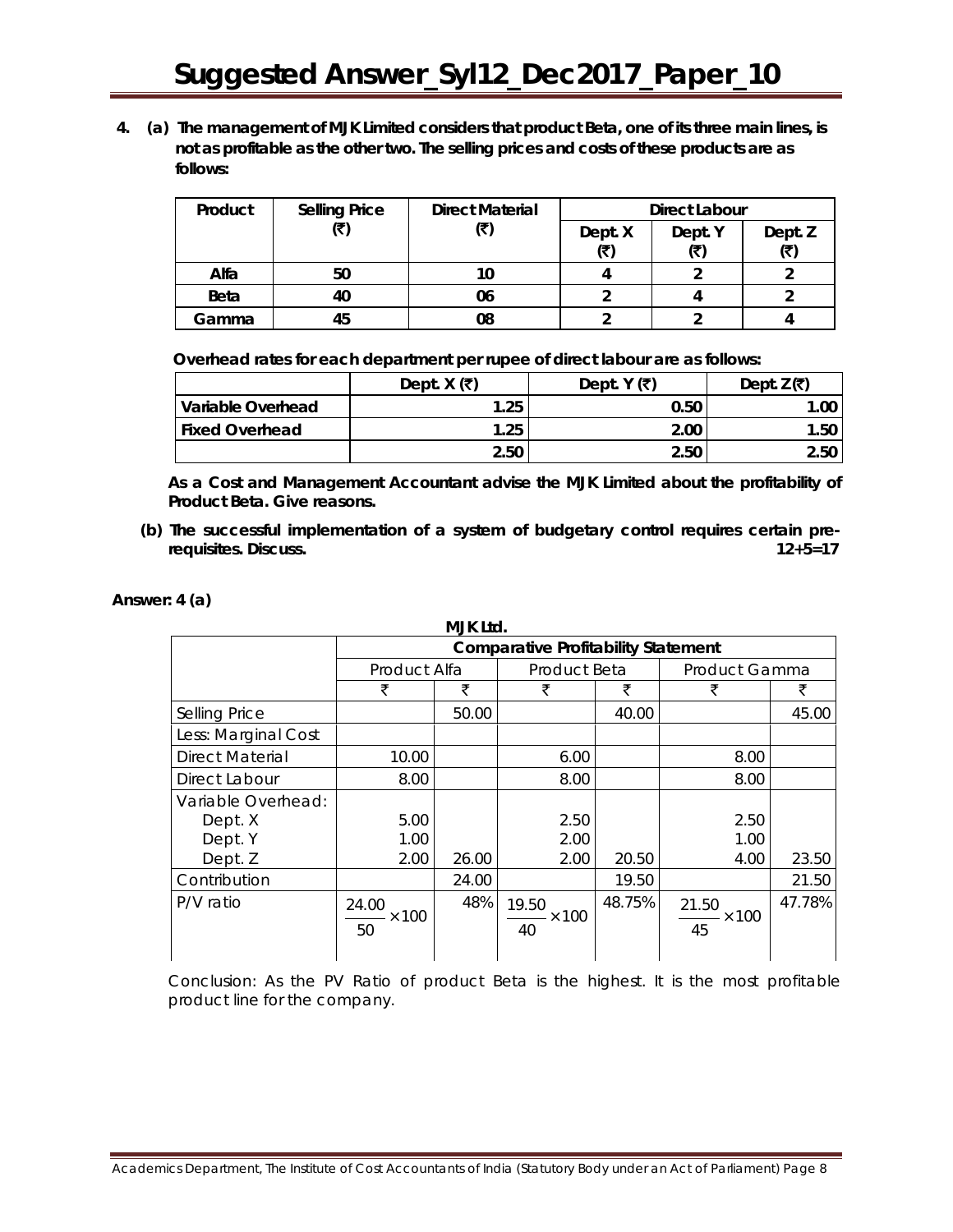#### **Answer: 4 (b)**

- (i) The objectives, plans and policies of the business should be defined in clear cut and unambiguous terms.
- (ii) The output level for which budgets are fixed, i.e., the budgeted output, should be stated.
- (iii) The particular budget factor which will be the starting point of the preparation of the various budgets should be indicated.
- (iv) There should be an efficient system of accounting to record and provide data in line with the budgetary control system.
- (v) For the establishment and efficient execution of the plan, a Budget Committee should be set up.
- (vi) There should be a proper system of communication and reporting between the various levels of management.
- (vii) There should be a charter of programme. This is usually in the form of a budget manual.
- (viii) The budgets should primarily be prepared by those who are responsible for performance.
- (ix) The budgets should be complete, continuous and realistic.
- (x) There should be an assurance from the top management executives of co-operation and acceptance of the budgetary system.

#### **5. (a) The following information has been obtained from the records of MJ Limited, a manufacturer of Air – conditioner.**

| (i)   | Materials per machine                                                                               | 1,500 |
|-------|-----------------------------------------------------------------------------------------------------|-------|
|       | Wages per machine                                                                                   | 900   |
|       | Number of machines manufactured and sold                                                            | 80    |
|       | Ale price per machine                                                                               | 4,250 |
| (iii) | Works expenses to be charged at 60% of the wages                                                    |       |
| (iii) | Office expenses to be charged at 20% of works cost                                                  |       |
| (iv)  | There were no stock of machines or work-in-progress at the beginning or at the<br>end of the period |       |

**As a Cost and Management Accountant prepare a statement showing the profit per machine sold. Also prepare a statement showing the actual profit. Works expenses were**  ` **43,000 and office expenses were** `**48,000 as per the financial records.**

**You are also required to reconcile the profit as shown by the costing records with that shown by the financial records.** 

**(b) Mritunjay Limited, manufacturing company, provides you cost and sales figures for the first half and second half of 2015-16 as under: 6**

|                    | First half $(\overline{\mathbf{z}})$ | Second half $(\overline{\mathbf{x}})$ |
|--------------------|--------------------------------------|---------------------------------------|
| <b>Sales</b>       | 24,00,000                            | 30,00,000                             |
| <b>Total Costs</b> | 21,80,000                            | 26,00,000                             |

**As a Cost and Management Accountant you have to determine:**

- **(i) Contribution to sales ratio of the Company.**
- **(ii) Annual Fixed Costs.**
- **(iii) Break-even Point.**
- **(iv) Margin of Safety as percentage of sales. 11+6=17**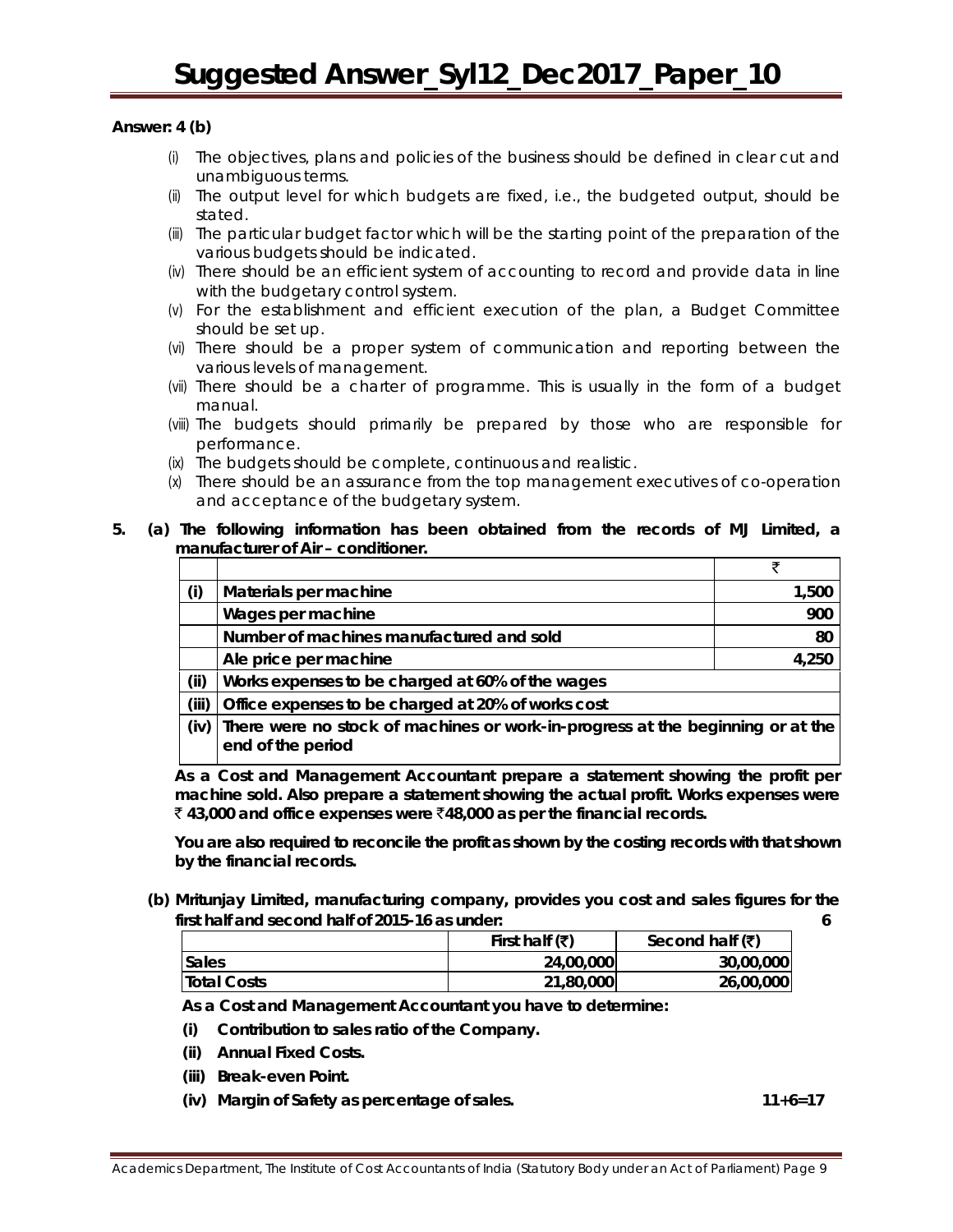# **Answer: 5 (a)**

| Production: 80 machines             | Period                           |                                     |
|-------------------------------------|----------------------------------|-------------------------------------|
|                                     | Total $(\bar{\bar{\mathbf{z}}})$ | Per Unit $(\bar{\bar{\mathbf{z}}})$ |
| <b>Materials Consumed</b>           | 1,20,000                         | 1,500                               |
| Wages                               | 72,000                           | 900                                 |
| Prime Cost                          | 1,92,000                         | 2,400                               |
| Works Expenses $@$ 60% of wages     | 43,200                           | 540                                 |
| <b>Works Cost</b>                   | 2,35,200                         | 2,940                               |
| Office Expenses @ 20% of works cost | 47,040                           | 588                                 |
| <b>Total Cost</b>                   | 2,82,240                         | 3528                                |
| Profit (balancing figure)           | 57,760                           | 722                                 |
| Sale Price                          | 3,40,000                         | 4250                                |

**M J Limited Statement of cost of Air Conditioner** 

#### **PROFIT AND LOSS ACCOUNT (FINANCIAL BOOKS)**

| To Materials       | 1,20,000 | By Sale proceeds | 3,40,000 |
|--------------------|----------|------------------|----------|
| To Wages           | 72,000   |                  |          |
| To works expenses  | 43,000   |                  |          |
| To Office Expenses | 48,000   |                  |          |
| To Net Profit      | 57,000   |                  |          |
|                    | 3,40,000 |                  | 3,40,000 |

#### **RECONCILIATION STATEMENT**

| Profit as per cost accounts             |        |
|-----------------------------------------|--------|
| Add: Over charge of works expenses      | 200    |
|                                         | 57,960 |
| Less: Under - charge of office expenses | 960    |
| Profit as per financial account         | 5/100  |

# **Answer: 5 (b)**

# **Mritunjay Limited**

| (i) Contribution/Sales ratio                                             | $\frac{1}{2}$ Change in profit $\frac{1}{2}$ , 80,000 $\times$ 100 = 30%                                                     |
|--------------------------------------------------------------------------|------------------------------------------------------------------------------------------------------------------------------|
|                                                                          | Change in sales 6,00,000                                                                                                     |
| (ii) Annual Fixed Cost = [(Sales $\times$ PV Ratio) — Profit] $\times$ 2 | $=[(724,00,000 \times 0.30) - 2,20,000] \times 2$                                                                            |
|                                                                          | = $[(\xi 7,20,000 \rightarrow \xi 2,20,000)] \times 2$                                                                       |
|                                                                          | $=$ ₹5,00,000 $\times$ 2 = ₹10,00,000                                                                                        |
|                                                                          | (iii) Break Even Point = $\frac{\text{Fixed Cost}}{\text{---}}$ = $\frac{10,00,000}{2}$ × 100 = ₹33,33,333<br>PV Ratio<br>30 |
| $(i_1)$ Margin of safoty = FE4.00.000 F22.22.22.22.520.66.667            |                                                                                                                              |

(iv) Margin of safety =  $\overline{5}54,00,000 - \overline{5}33,33,333 = \overline{5}20,66,667$ 

% of Margin of Safety = 20,66,667/54,00,000 × 100 = 38.3%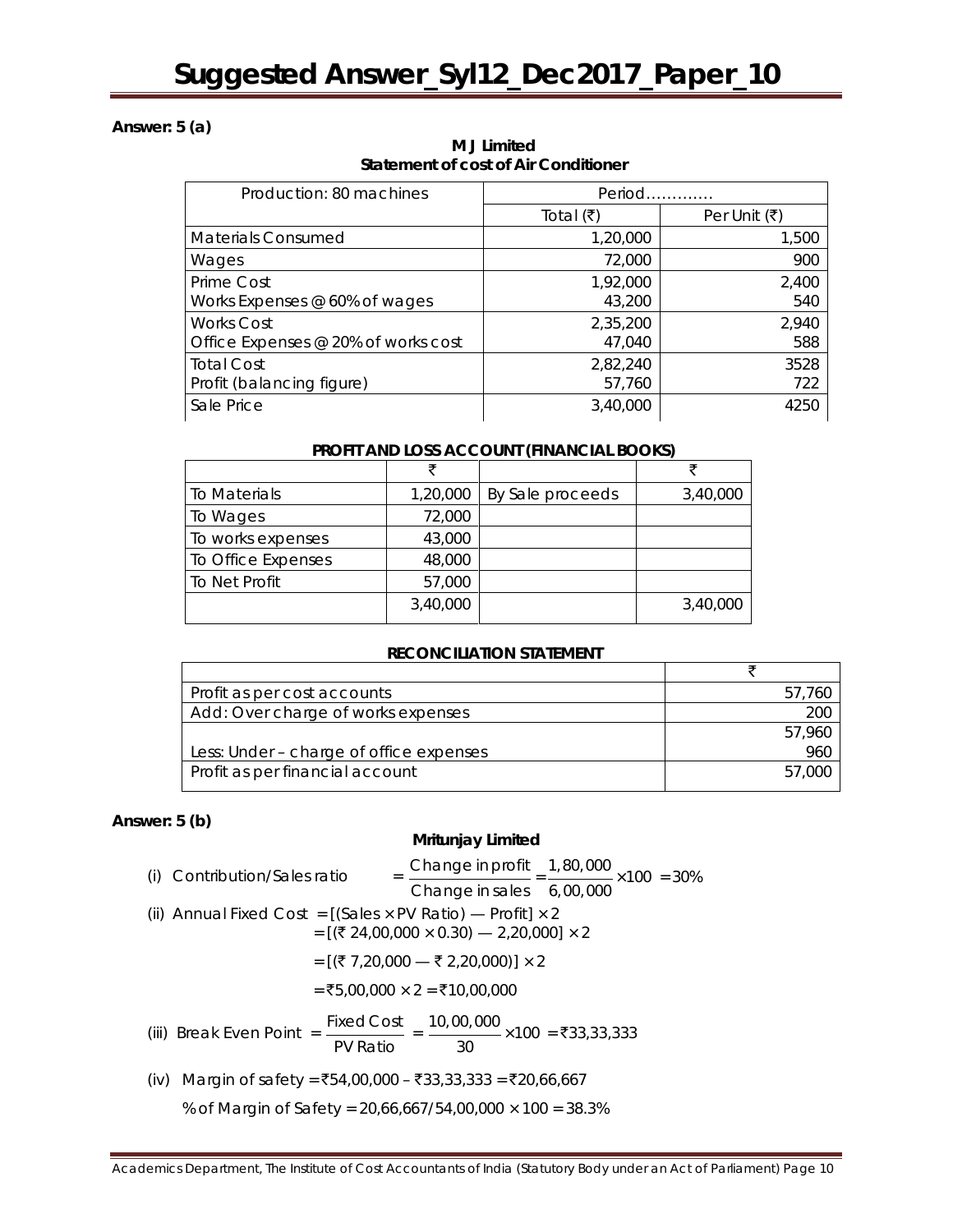- **6. (a) What are the other Services that a Cost Auditor of a company can provide to the company in which he is appointed as Cost Auditor?**
	- **(b) List out Annexures required to be attached along with Form CRA-3 by the Cost Auditors.**
	- **(c) Is there any obligation on the part of cost auditor to report offence of fraud being or has been committed in the Company by its officers or employees? 5+8+4=17**

#### **Answer: 6 (a)**

An auditor appointed under this Act shall provide to the company only such other services as arc approved by the Board of Directors or the audit committee, as the case maybe, but which shall not include any of the following services (whether such services are rendered directly or indirectly to the company or its holding company or subsidiary company, namely: -

- (a) accounting and book keeping services;
- (b) internal audit;
- (c) design and implementation of any financial information system;
- (d) actuarial services;
- (e) investment advisory services;
- (f) investment banking services;
- (g) rendering of outsourced financial services;
- (h) management services; and
- (i) Any other kind of services as may be prescribed.

Provided that an auditor or audit firm who or which has been performing any non-audit services on or before the commencement of this Act shall comply with the provisions of this section before the closure of the first financial year after the date of such commencement.

Explanation — For the purposes of this sub-section, the term "directly or indirectly" shall include rendering of services by the auditor,—

- (i) in case of auditor being an individual, either himself or through his relative or any other person connected or associated with such individual or through any other entity, whatsoever, in which such individual has significant influence or control, or whose name or trade mark or brand is used by such individual;
- (ii) in case of auditor being a firm, either itself or through any of its partners or through its parent, subsidiary or associate entity or through any other entity, whatsoever, in which the firm or any partner of the firm has significant influence or control, or whose name or trade mark or brand is used by the firm or any of its partners.

#### **Answer: 6 (b)**

List of the annexure *need* to be furnished along with Form CRA - 3 :

Annexure has been reclassified into four pans as under;

#### **Part-A**

General Information, General Details of Cost Auditors Cost Accounting Policy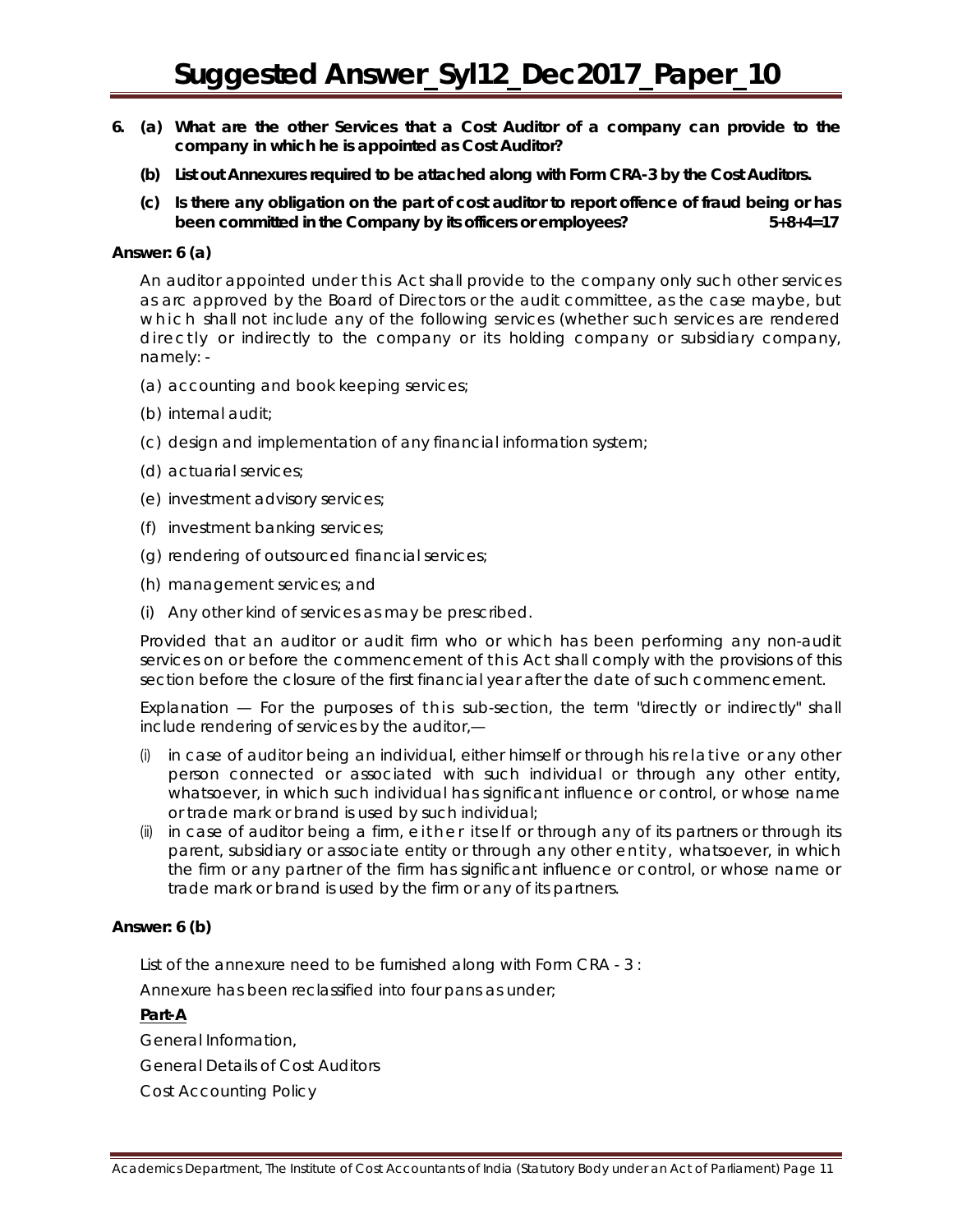Product/Service Details -for the company as a whole

**Part-B** : For Manufacturing Sector Quantitative Information Abridged Cost Statement Details of Materials Consumed Details of Utilities Consumed Details of Industry Specific Operating Expenses

**Part-C** For Service Sector Quantitative Information Abridged Cost Statement Details of Materials Consumed Details of Utilities Consumed Details of Industry Specific Operating Expenses

# **Part-D**

Product and Service Profitability Statement Profit Reconciliation Value Addition and Distribution of Earnings Financial Position and Ratio Analysis Related Party Transactions and

Reconciliation of Indirect taxes.

# **Answer: 6 (c)**

Sub-rule (7) of Rule 6 of the Companies (Cost Records and Audit) Rules 2014 states that " the provisions of sub-section (12) of section 143 of the Act and the relevant rules made thereunder shall apply mutatis mutandis to a cost auditor during performance of-his functions under section 148 of the Act and these rules."

As per sub-section (12) of section 143 of the Companies Act, 2013, extract of which is given above, it is obligatory on the part of cost auditor to report offence of fraud, which is being or has been committed in the company by its officers or employees, to Central Government as per the prescribed procedure under the Rules.

As per the proviso to above sub-section, it has been stated that in case of a fraud, involving lesser than the specified amount, the auditor shall report the matter to the audit committee constituted under section 177 or to the Board in other cases within such time and in such manner, as may be prescribed.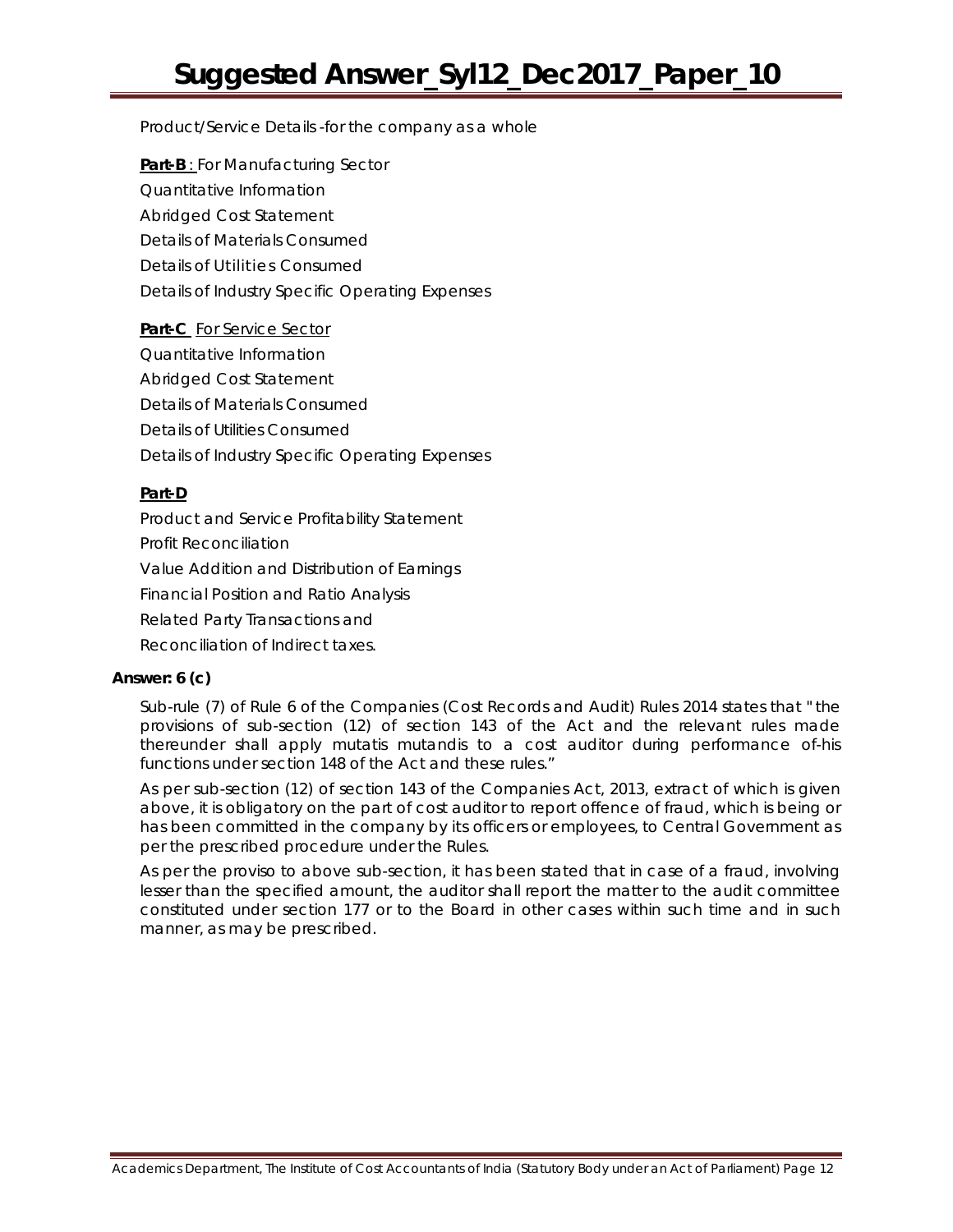# **SECTION - C**

#### **(Economics for Managerial Decision Making)**

| Answer any two from the following. | $12 \times 2 = 24$ |
|------------------------------------|--------------------|
|                                    |                    |

#### **7. (a) How are products priced under Monopoly market? (b) Write about Income Elasticity of demand. 6+6=12**

#### **Answer: 7 (a)**

The following conditions are essential for the determination of price and output under Monopoly.

- $\triangleright$  The main aim of the Monopolist is to get the maximum profits. He must produce the goods to that extent where MC becomes equal to MR. At that level he will get the equilibrium position and maximum profits.
- $\triangleright$  If the monopolist increases the supply of commodities then the average revenue and-, marginal revenue curves fall down from left to right. If he wants to sell more output he must reduce the price level and therefore the revenue curves are falling with the increase of output.
- $\triangleright$  Under monopoly the AR is equal to the price, so AR is the demand line.
- $\triangleright$  Under monopoly the MR falls more rapidly than the AR.
- > The monopoly on AR line which is more than MR and AC. The differences between AC and AR are the amount of abnormal profits.

# **Answer: 7 (b)**

#### Income Elasticity of Demand:

The income elasticity of demand explains the proportionate change in income and proportionate change in demand. The rate of change in the demand due to the change in the income is called income elasticity of demand.

Income Elasticity of demand = Proportion change in demand /Proportion change in income.

Types of income elasticity of demand:

- 1. Zero income elasticity of demand: if the change in the income fails to bring any change in demand, it is called zero income elasticity of demand. (Ey =  $0$ ).
- 2. Negative income elasticity of demand: If the demand decreases with the increase in the income is called negative income elasticity of demand.
- 3. Unitary income elasticity of demand: [f the proportionate change in the demand is equal to proportionate change in the income, it is called unitary income elasticity of demand  $(Ey = 1)$ .
- 4. Income elasticity of demand is greater than one: If the proportionate change in the demand is more than the proportionate change in income, it is called relatively income elastic of demand (Ey >1).
- 5. Income elasticity of demand is less than one: If the proportionate change in the demand is less than the proportionate change in the income, it is called relatively income inelastic demand (Ey < 1).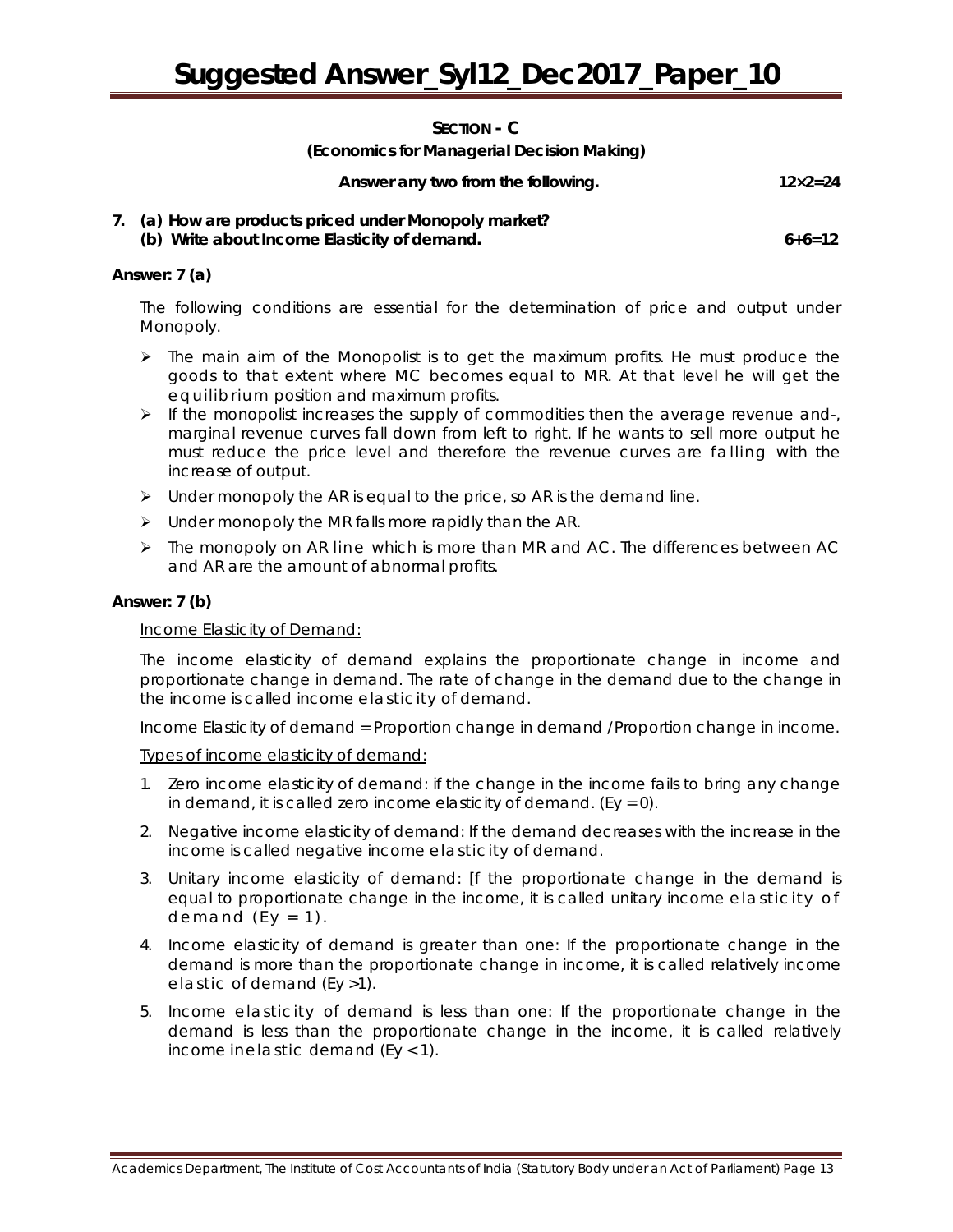- **8. (a) How is price of a product determined under Perfect Competition? 8**
	- (b) The cost function of a firm is given by  $c = x^3 4x^2 + 7x$ , find at what level of output **Average Cost is minimum and what is that Average Cost. 6+6=12**

#### **Answer: 8 (a)**

Price determines action under Perfect Competition:

Generally price is determined by demand and supply forces. The price is determined at that point where the demand and supply both are equal under perfect competition.

The following table explains the price determination under perfect competition.

| Price | Demand | Supply |
|-------|--------|--------|
| 5.00  | 200    | 600    |
| 4.00  | 300    | 500    |
| 3.00  | 400    | 400    |
| 2.00  | 500    | 300    |
| 1.00  | 600    | 200    |

In the above table if the price of the commodity is  $\overline{55.00}$ , then there is a demand for 200 commodities and supply is 600 commodities. If the price is 1 rupee then there is a demand for 600 commodities and supply reduced to 200 commodities. In the table at  $\bar{\tau}$  3 price level, there is a demand for 400 commodities and the supply is also 400 commodities. Therefore the price is determined as  $\bar{z}3$ 

Diagrammatic Explanation: The price and output determination under perfect competition can be explained with the help of following diagram.



In the diagram an X-axis- output and on Y axis the price are determined. DD is the demand curve and SS is the supply cure. Both demand and supply are equal at paint E. So the price is determined as OP and output as OM.

Academics Department, The Institute of Cost Accountants of India (Statutory Body under an Act of Parliament) Page 14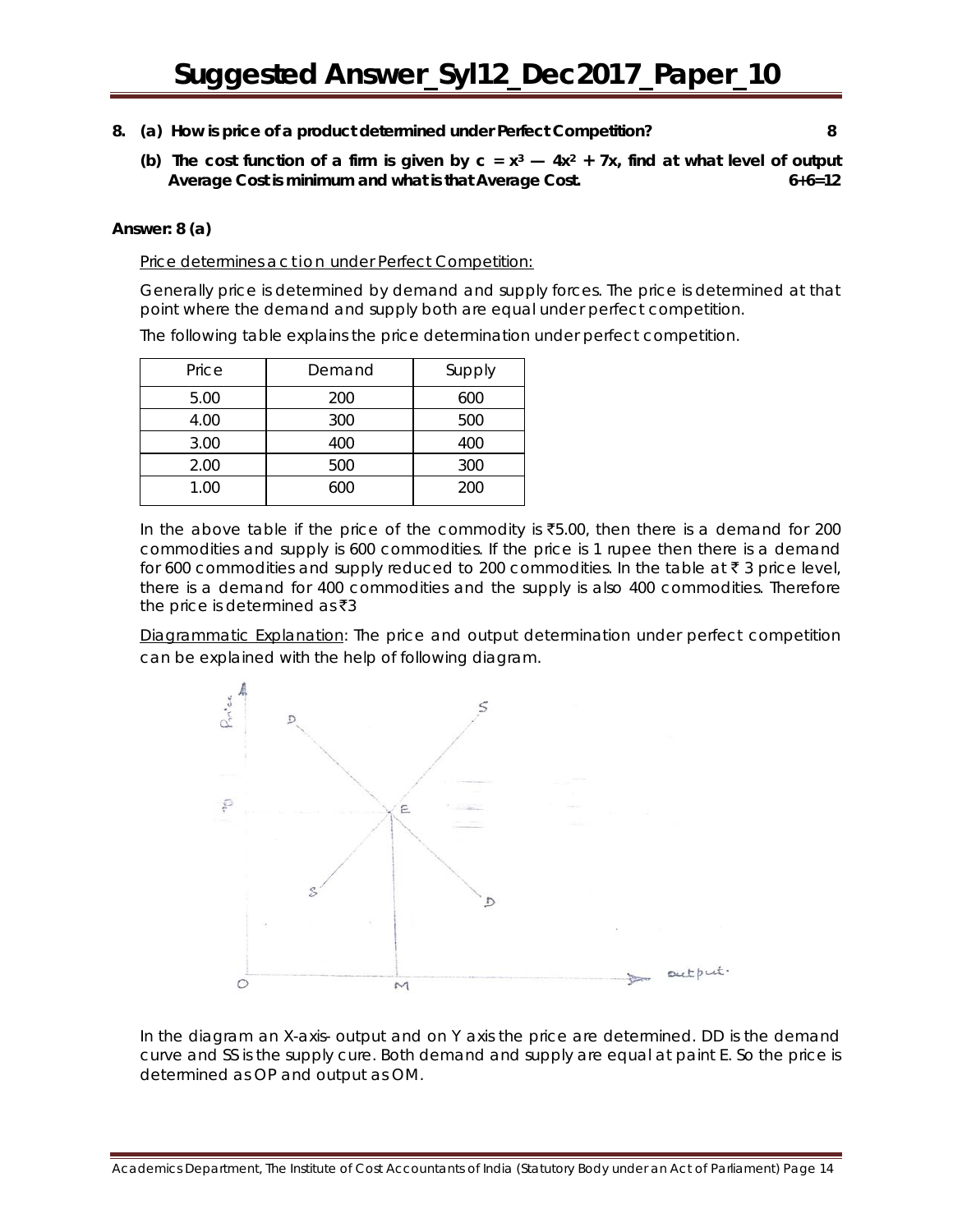#### **Answer: 8 (b)**

Total cost  $(TC) = x^3 - 4x^2 + 7x$ Average Cost (AC) =  $\frac{TC}{x} = x^2 - 4x + 7$ In order that average cost is minimum  $\frac{dy}{dx}$  = 0 and the value of  $\frac{d^2}{dx}$  $\frac{d^2y}{dx^2} > 0$ i. e.  $\frac{dy}{dx} = 2x - 4 = 0$  $= x - 2 = 0$  $Or x = 2$ 2  $\frac{d^2y}{dx^2}$  = 2 which is positive, so the function will have minimum values.

Minimum:

Average Cost =  $x^2$  –  $4x - 7$  $= 4 - (4 \times 2) + 7$  $= 11 - 8 = 3$ 

- **9.** (a)  $P = \frac{150}{q^2 + 2}$  4 represents the demand function for a product where 'P' is the price per unit **and 'g' is the quantity per unit. You have to determine the marginal revenue function.**
	- **(b) Discuss briefly the basis on which the open price discrimination is practiced. 6+6=12**

**Answer: 9 (a)**

$$
P = \frac{150}{q^2 + 2} - 4
$$
  
Revenue (R) = Pq =  $\left(\frac{150}{q^2 + 2} - 4\right)q$   

$$
= \frac{150}{q^2 + 2}q - 4q
$$
  
M. R =  $\frac{dR}{dq} = \frac{(q^2 + 2)(150) - 150q \times 2q}{(q^2 + 2)^2} - 4$   

$$
= \frac{150q^2 - 300 \times 300q^2}{(q^2 + 2)^2} - 4
$$